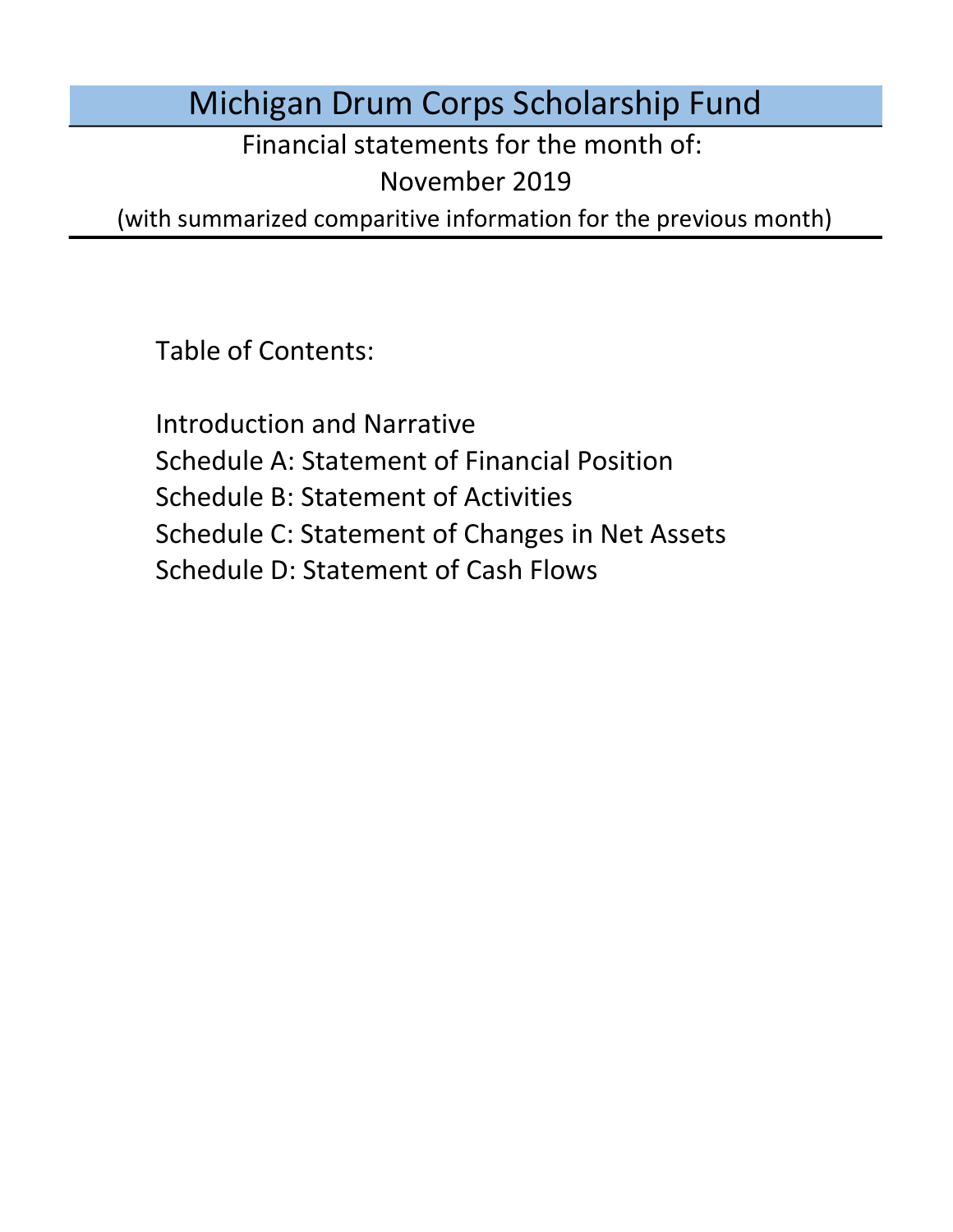#### Introduction Introduction

November marked three major milestones for the Michigan Drum Corps Scholarship Fund and included the following major events:

- Total donations exceeded \$1000 during a single month
- Formations exceeded 51000 during a single month.<br>- Second disbursement made for a Michigan student interested in joining a drum corps for the 2020<br>season following major events:<br>- - Total donations exceeded \$1000 during a single month<br>- Second disbursement made for a Michigan student interested in joining a drum corps for the 2020
	- season<br>Sponsored students attended November audition camps and gave feedback to the Board.

Sponsored students attended November audition camps and gave feedback to the Board.<br>le neither auditionee received a contract for the 2020 season it is our hope that they will continue to<br>ition for drum corps in future sea programs! In the meantime, the Board seeks more auditionees to support for the 2019 season. While neither auditionee received a contract for the 2020 season it is our hope that they will continue to audition for drum corps in future seasons and share their experiences with other students at their home

#### The Board of Directors would like to formally thank every individual associated with the creation Monthly Financial Recap:

Liquid assets on hand: \$1573.01 and with this far without your continued support of the support of the support of this far without your continued support of the support of the support of the support of the support of the s Donations: 2 donations received during November.<br>Disbursements: 1 program related disbursement during November. Donations: 2 donations received during November.

### Donations: 4 donations received during September totaling \$844.00. Financial Narrative producted relative

Financial Narrative month is \$1144.00 higher than October. \$205 of this is currently restricted to maintain minimum reserve November marked the third month of operations for the fund under its declared fiscal year. Cash for the requirements.

 $S$  is a first marked operations in separations of  $\Delta$  FO dividen the properties as a separation of the fund under its declared fiscal  $\Delta$ Program related expenses increased \$250 during the month from the second audition camp sponsorship.<br>Administrative expenses are we \$6.00 factbe monthly Disitel Ocean inveise aberead to the business. Administrative expenses are up 50.00 for the monthly Digital Ocean livolce charged to the business<br>checking account. Program expenses are expected to increase through the rest of the fiscal year as the Board seeks more auditionees for December audition camps. Administrative expenses are up \$6.00 for the monthly Digital Ocean invoice charged to the business

No funds are currently restricted by outside donors. All restrictions made by the Board are included under expenses are currently restricted by outside donors. An restrictions made by the board are included dirder.<br>Unitated funds in accordance with Concretty Accorded Accounting Directals in the United States. Unrestricted Funds in accordance with Generally Accepted Accounting Principles in the United States.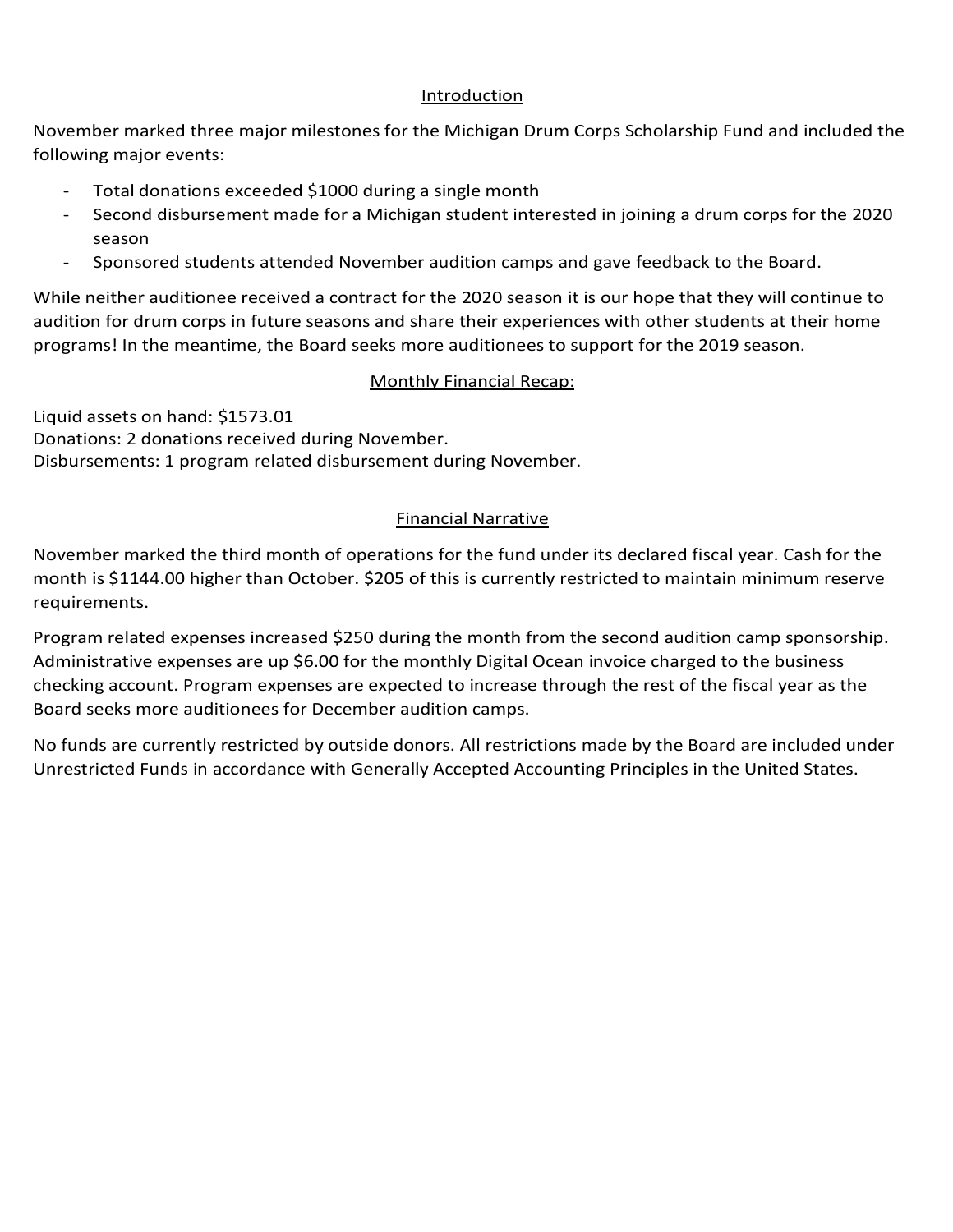## Michigan Drum Corps Scholarship Fund 6:40 PM Statement of Financial Position 12/01/2019 As of November 30, 2019 Accrual Basis Accrual Basis

|                                         | <b>Nov 2019</b> | Oct 2019 |
|-----------------------------------------|-----------------|----------|
| <b>ASSETS</b>                           |                 |          |
| <b>Current Assets</b>                   |                 |          |
| Cash                                    |                 |          |
| <b>Unrestricted - Checking</b>          | 1,687.01        | 543.01   |
| <b>Unrestricted - Savings</b>           | 91.00           | 91.00    |
| <b>Less: Reserve Requirements</b>       | (205.00)        | (205.00) |
| <b>Total Unrestricted Cash</b>          | 1,573.01        | 429.01   |
| <b>Restricted Cash</b>                  | 205.00          | 205.00   |
| <b>Total Checking/Savings</b>           | 1,778.01        | 634.01   |
| <b>Accounts Receivable</b>              |                 |          |
| <b>Accounts Receivable</b>              | 0.00            | 0.00     |
| <b>Pledges Receivable</b>               | 0.00            | 0.00     |
| <b>Allowance for Uncollectibles</b>     | 0.00            | 0.00     |
| <b>Total Accounts Receivable</b>        | 0.00            | 0.00     |
| <b>Total Current Assets</b>             | 1,778.01        | 634.01   |
| <b>Fixed Assets</b>                     |                 |          |
| <b>Property, Plant, &amp; Equipment</b> | 0.00            | 0.00     |
| <b>Total Fixed Assets</b>               | 0.00            | 0.00     |
| <b>Other Assets</b>                     |                 |          |
| <b>Marketable Securities</b>            | 0.00            | 0.00     |
| <b>Other Assets</b>                     | 0.00            | 0.00     |
| <b>Security Deposits</b>                | 0.00            | 0.00     |
| <b>Endowments</b>                       | 0.00            | 0.00     |
| <b>Total Other Assets</b>               | 0.00            | 0.00     |
| <b>TOTAL ASSETS</b>                     | 1,778.01        | 634.01   |
| <b>LIABILITIES &amp; EQUITY</b>         |                 |          |
| <b>Liabilities</b>                      |                 |          |
| <b>Current Liabilities</b>              |                 |          |
| <b>Accounts Payable</b>                 |                 |          |
| <b>Accounts Payable</b>                 | 0.00            | $0.00\,$ |
| <b>Total Accounts Payable</b>           | 0.00            | 0.00     |
| <b>Other Current Liabilities</b>        |                 |          |
| <b>Salaries and Wages Payable</b>       | 0.00            | 0.00     |
| <b>Total Other Current Liabilities</b>  | 0.00            | 0.00     |
| <b>Total Current Liabilities</b>        | 0.00            | 0.00     |
| <b>Long Term Liabilities</b>            |                 |          |
| <b>Notes Payable</b>                    | 0.00            | 0.00     |
| <b>Total Long Term Liabilities</b>      | 0.00            | 0.00     |
| <b>Total Liabilities</b>                | 0.00            | 0.00     |
| <b>Equity</b>                           |                 |          |
| <b>Unrestricted Net Assets</b>          | 1,778.01        | 634.01   |
| <b>Donor Restricted Net Assets</b>      | 0.00            | 0.00     |
| <b>Total Equity</b>                     | 1,778.01        | 634.01   |
| <b>TOTAL LIABILITIES &amp; EQUITY</b>   | 1,778.01        | 634.01   |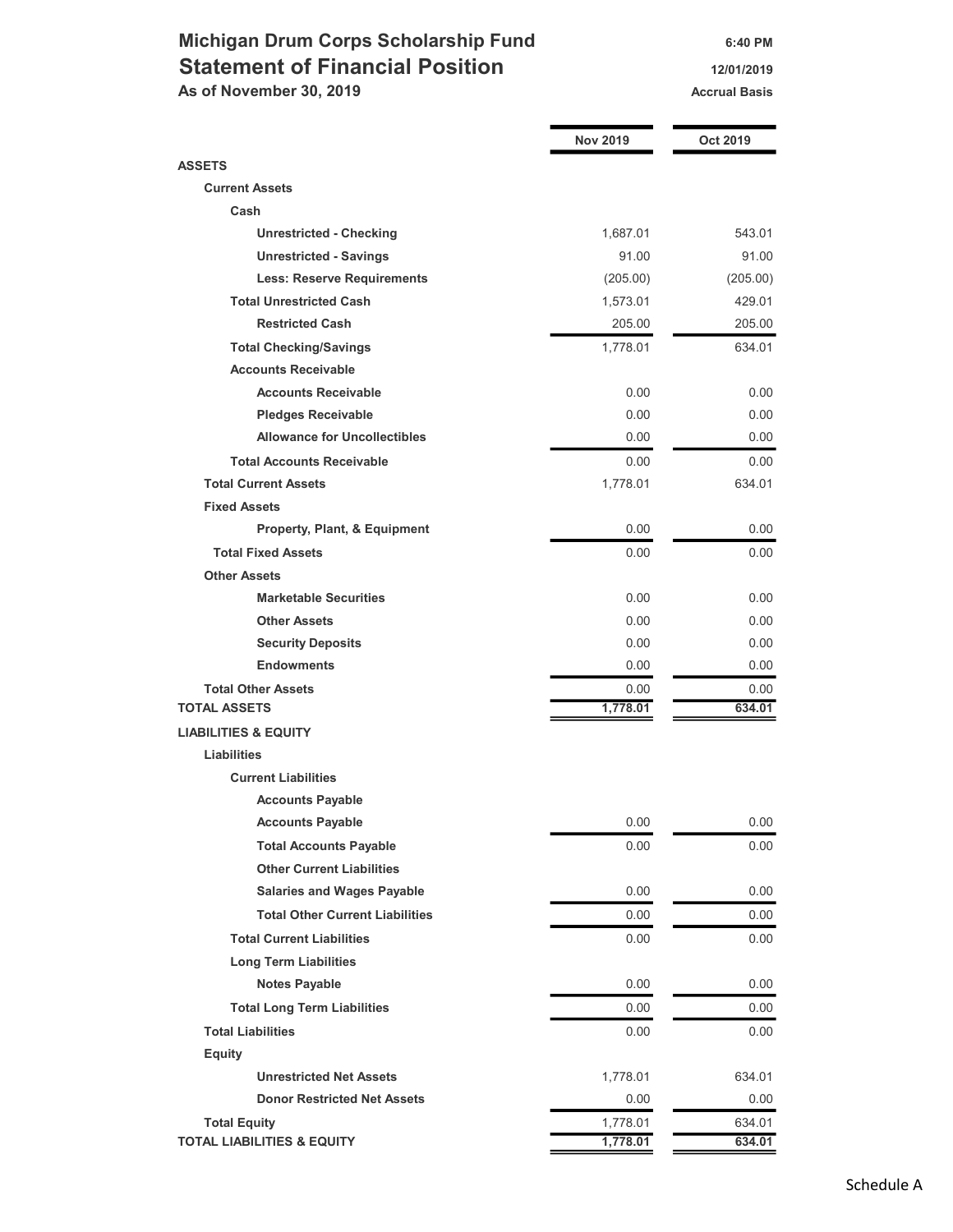# Michigan Drum Corps Scholarship Fund 6:40 PM Statement of Activities 12/01/2019 November 2019 **Accrual Basis** Accrual Basis **Accrual Basis**

|                                      | <b>Nov 2019</b> | <b>Oct 2019</b> |
|--------------------------------------|-----------------|-----------------|
| <b>Ordinary Income/Expense</b>       |                 |                 |
| <b>Income</b>                        |                 |                 |
| <b>Contributions</b>                 |                 |                 |
| <b>Individual Contributions</b>      | 1,400.00        | 0.00            |
| <b>Corporate Contributions</b>       | 0.00            | 0.00            |
| <b>Gifts in Kind</b>                 | 0.00            | 0.00            |
| <b>Total Contributions</b>           | 1,400.00        | 0.00            |
| <b>Major Gifts</b>                   | 0.00            | 0.00            |
| <b>Investments</b>                   |                 |                 |
| <b>Interest Income</b>               | 0.00            | 0.00            |
| <b>Investments</b>                   | 0.00            | 0.00            |
| <b>Other Income</b>                  | 0.00            | 0.00            |
| <b>Total Investments</b>             | 0.00            | 0.00            |
| <b>Other Income</b>                  | 0.00            | 0.00            |
| <b>Total Income</b>                  | 1,400.00        | 0.00            |
| <b>Expense</b>                       |                 |                 |
| <b>Program Expenses</b>              |                 |                 |
| <b>Auditions &amp; Camp Fees</b>     | 250.00          | 0.00            |
| <b>Member Tuition</b>                | 0.00            | 0.00            |
| <b>Other Program Expenses</b>        | 0.00            | 0.00            |
| <b>Total Program Expenses</b>        | 250.00          | 0.00            |
| <b>Administrative Expenses</b>       |                 |                 |
| <b>Supplies</b>                      | 0.00            | 0.00            |
| <b>Postage</b>                       | 0.00            | 0.00            |
| <b>Travel</b>                        | 0.00            | 0.00            |
| <b>Registration Fees</b>             | 0.00            | 0.00            |
| <b>Software Purchases</b>            | 0.00            | 0.00            |
| <b>Other Expenses</b>                | 0.00            | 0.00            |
| <b>Contract Services</b>             | 0.00            | 0.00            |
| <b>Website Expenses</b>              | 6.00            | 4.73            |
| <b>Fundraising Expenses</b>          | 0.00            | 0.00            |
| <b>Bank Fees</b>                     | 0.00            | 0.00            |
| <b>Paypal Fees</b>                   | 0.00            | 0.00            |
| <b>Total Administrative Expenses</b> | 6.00            | 4.73            |
| <b>Total Expenses</b>                | 256.00          | 4.73            |
| Net Income                           | 1,144.00        | $-4.73$         |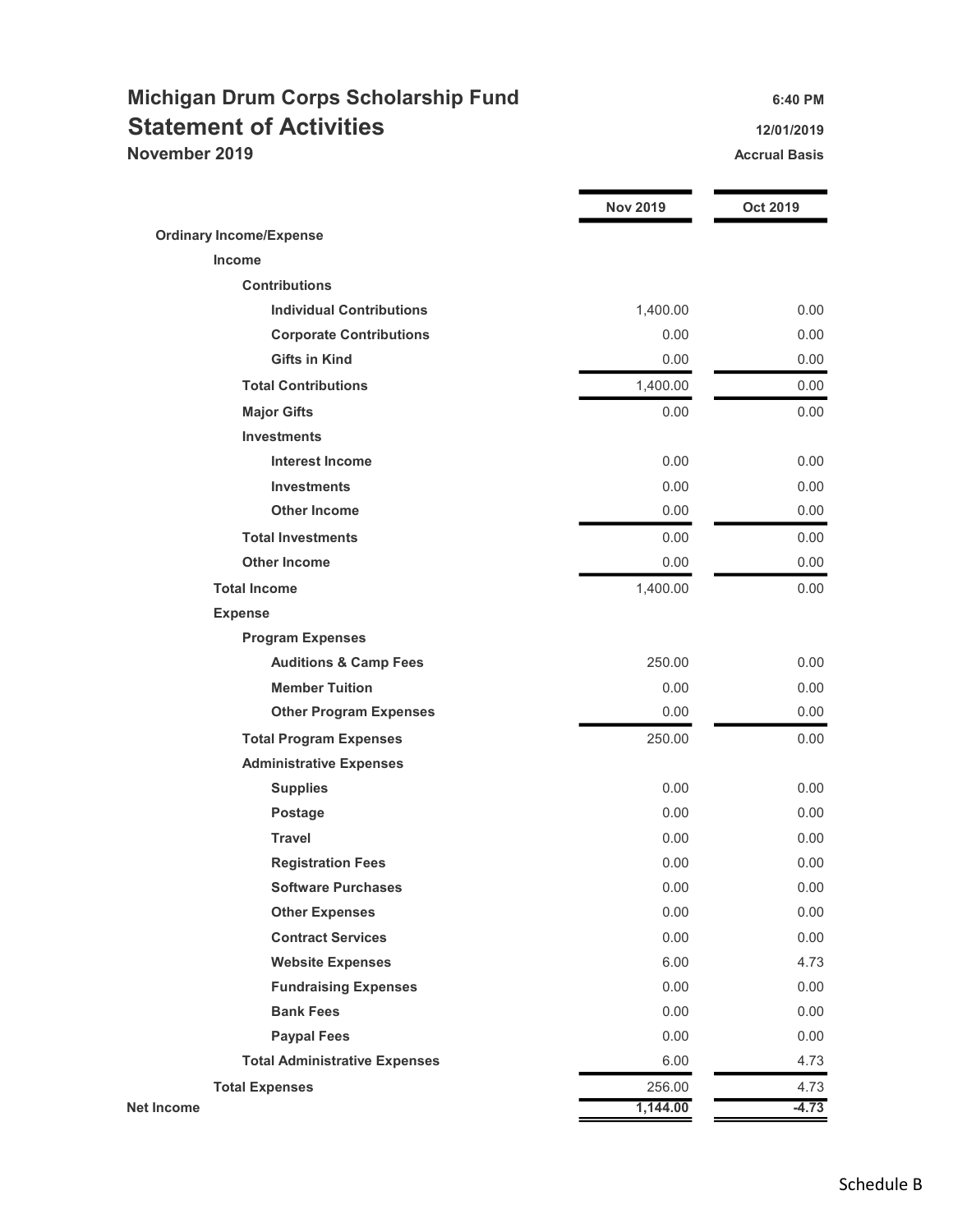# Michigan Drum Corps Scholarship Fund 6:40 PM Statement of Changes in Net Assets 12/01/2019 As of November 30, 2019 **Accrual Basis** Accrual Basis Accrual Basis

|                                                      | <b>Nov 2019</b> | <b>Oct 2019</b> |
|------------------------------------------------------|-----------------|-----------------|
| <b>Total Unrestricted Revenues</b>                   | 1.400.00        | 0.00            |
| <b>Net Assets Released from Restriction</b>          | 0.00            | 0.00            |
| <b>Total Unrestricted Expenses and Losses</b>        | $-256.00$       | $-4.73$         |
| <b>Increase in Unrestricted Net Assets</b>           | 1,144.00        | $-4.73$         |
|                                                      | 0.00            | 0.00            |
| <b>Donor Restricted Net Assets</b>                   | 0.00            | 0.00            |
| <b>Temporarily Restricted Net Assets</b>             | 0.00            | 0.00            |
| <b>Contributions</b>                                 | 0.00            | 0.00            |
| <b>Net Assets Released from Restriction</b>          | 0.00            | 0.00            |
| <b>Increase in Temporarily Restricted Net Assets</b> | 0.00            | 0.00            |
| <b>Permanently Restricted Net Assets</b>             | 0.00            | 0.00            |
| <b>Contributions</b>                                 | 0.00            | 0.00            |
| <b>Increase in Permanently Restricted Net Assets</b> | 0.00            | 0.00            |
| <b>Increase in Net Assets</b>                        | 1,144.00        | $-4.73$         |
| <b>Beginning Net Assets:</b>                         | 634.01          | 638.74          |
| <b>Ending Net Assets:</b>                            | 1,778.01        | 634.01          |